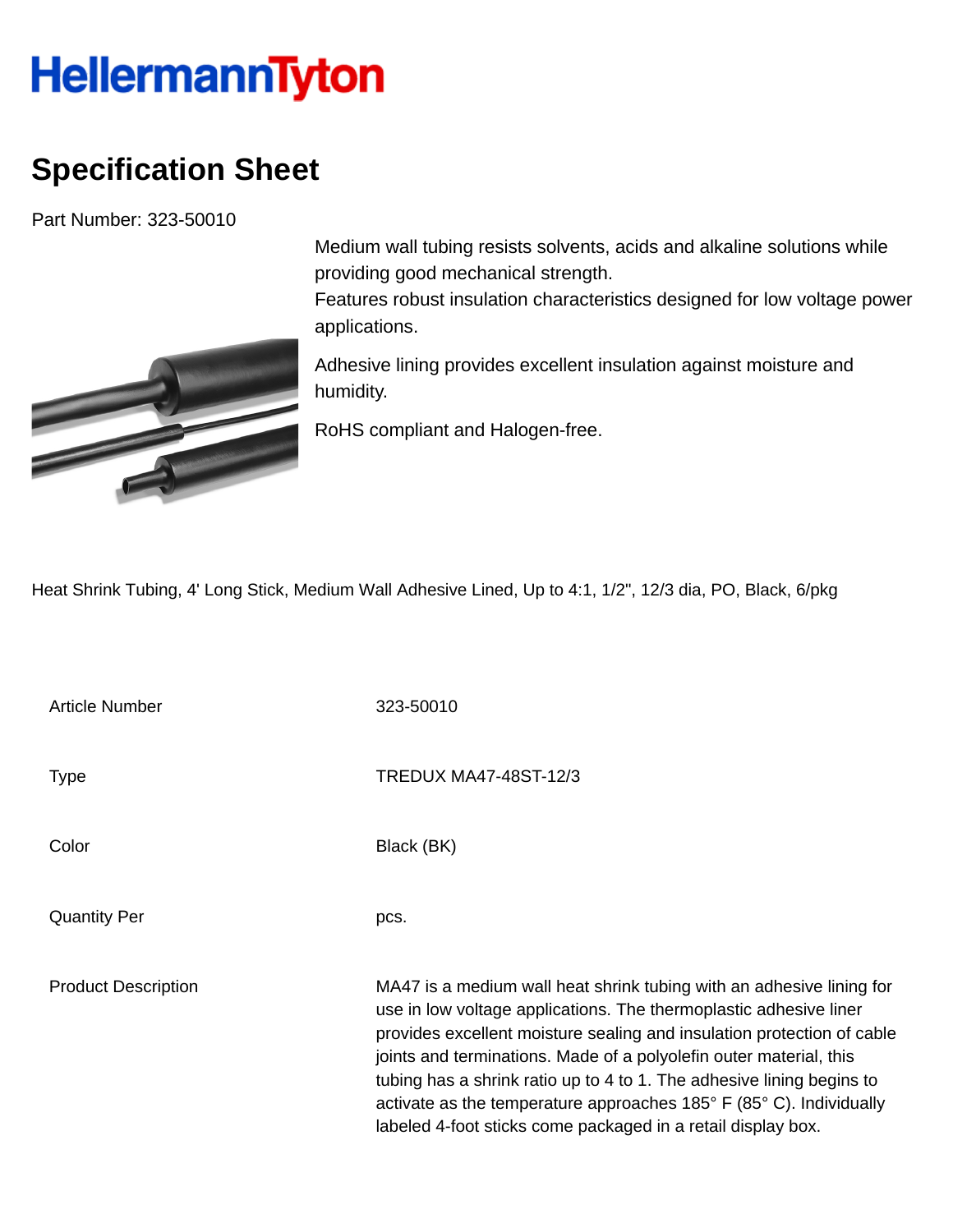| <b>Short Description</b>     | Heat Shrink Tubing, 4' Long Stick, Medium Wall Adhesive Lined, Up<br>to 4:1, 1/2", 12/3 dia, PO, Black, 6/pkg |
|------------------------------|---------------------------------------------------------------------------------------------------------------|
| <b>Global Part Name</b>      | TREDUX MA47-48ST-12/3-PO-X-BK                                                                                 |
| Length L (Imperial)          | 4.0                                                                                                           |
| Length L (Metric)            | 1.0                                                                                                           |
| Voltage Range                | Low voltage                                                                                                   |
| Variant                      | Medium-Wall                                                                                                   |
| Nominal Diameter (Imperial)  | 0.5                                                                                                           |
| Nominal Diameter (Metric)    | 12                                                                                                            |
| Wall Thickness WT (Imperial) | .08                                                                                                           |
| Wall Thickness WT (Metric)   | 2.0                                                                                                           |
|                              |                                                                                                               |
| Material                     | Polyolefin, cross-linked (PO-X)                                                                               |
| <b>Material Shortcut</b>     | PO-X                                                                                                          |
| Adhesive                     | Hot melt adhesive                                                                                             |
| Flammability                 | Not flame retardant                                                                                           |